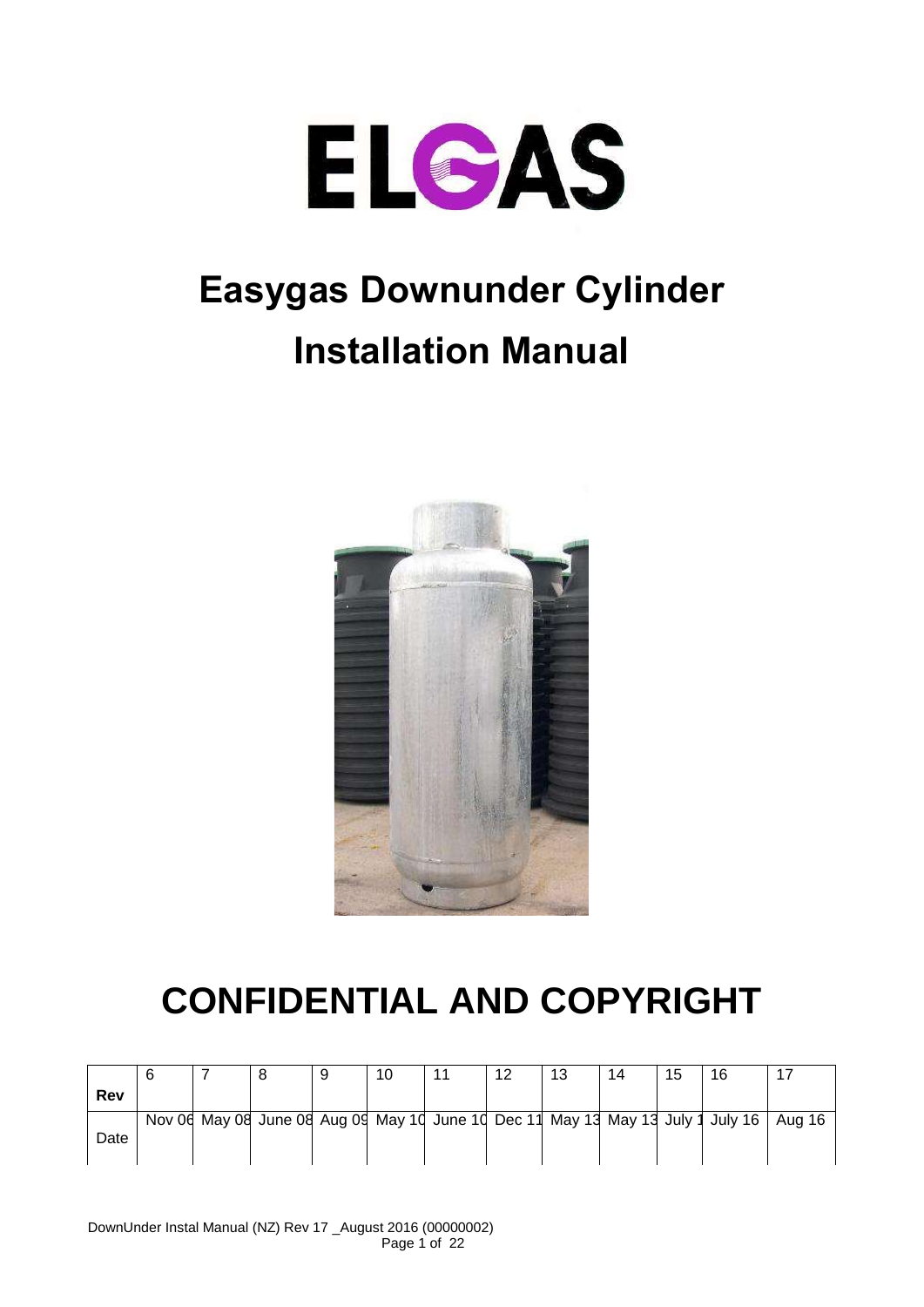# **CONTENTS**

# **Page**

|                                               | 3   |
|-----------------------------------------------|-----|
|                                               |     |
|                                               |     |
| 3. Compliance Plates (multiple installations) |     |
| 4. Signage and Warning Labels on Access Lid   |     |
| 5. Concrete Protection around Lid             |     |
|                                               |     |
|                                               | 9   |
| 8. Removal Instructions                       | 1 በ |

# **APPENDICES**

| A. Canister and Cylinder Installation details | 14 |
|-----------------------------------------------|----|
| B. Insulating Kits for LPGas Pipeline         | 17 |
| C. Hazardous Areas for EasyGas Cylinders      | 18 |
| D. Hazardous Areas for                        |    |
| Manifolded EasyGas Cylinders                  | 19 |
| E. Manifolding 2 EasyGas Cylinders            | 20 |
| F. Jotun Specification<br>                    | 21 |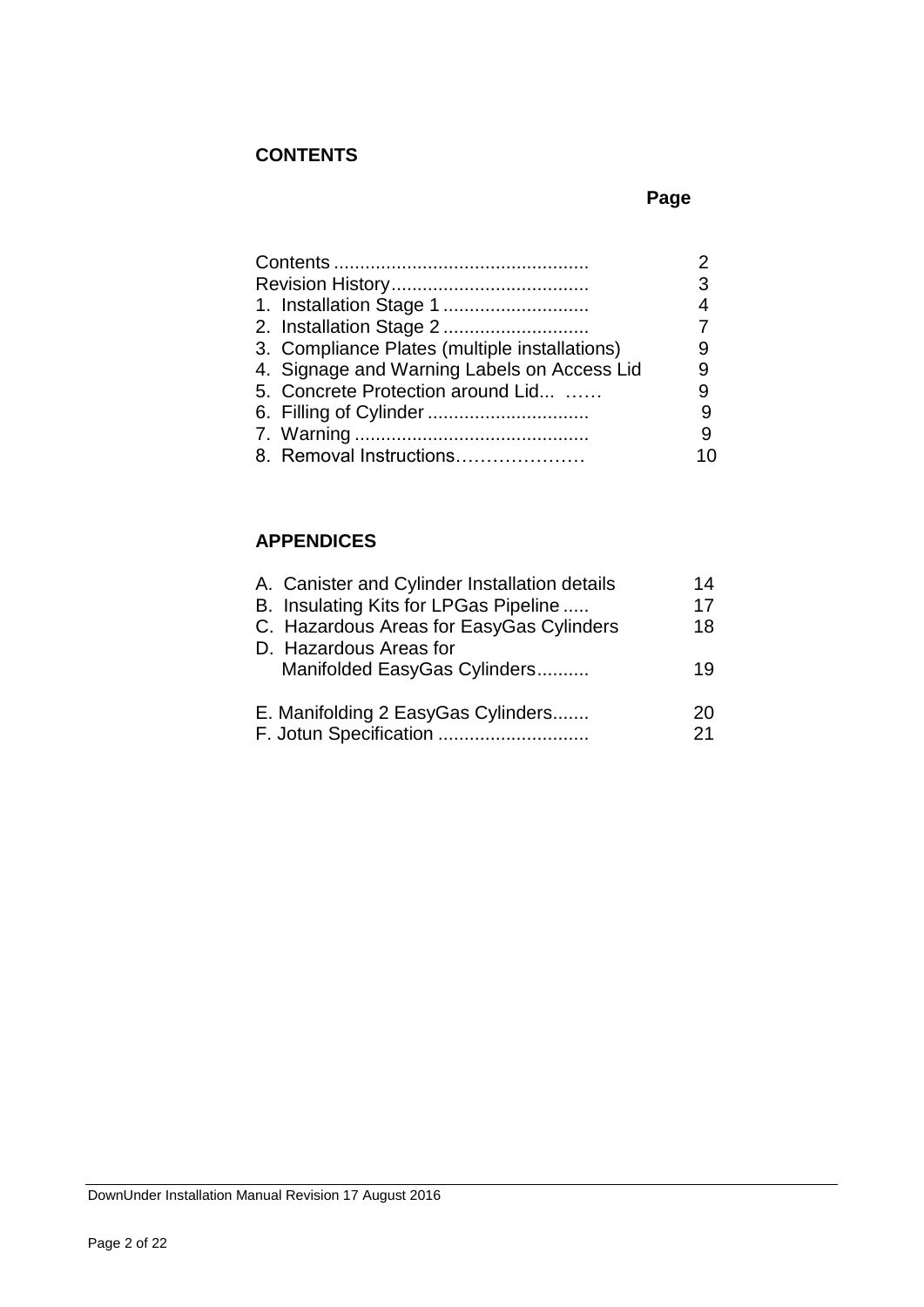# **REVISION HISTORY**

| Section                                         | Page No.       | Revision       | Date     | Authorised  |  |
|-------------------------------------------------|----------------|----------------|----------|-------------|--|
| Incorporated Revision History page to<br>Manual | 3              | 6              | 02/11/06 | L. Nottidge |  |
| Changed picture (new logos on lid)              | 1              | $\overline{7}$ | 01/05/08 | L. Nottidge |  |
| Introduced the new galvanised                   | Various        | $\overline{7}$ | 01/05/08 | L. Nottidge |  |
| cylinder and removed old cathodic               |                |                |          |             |  |
| protection version                              |                |                |          |             |  |
| Installation of Cylinder Assembly and           | 6              | 8              | 10/06/08 | L. Nottidge |  |
| added new picture                               |                |                |          |             |  |
| <b>Modified Appendix A</b>                      | 10             | 8              | 10/06/08 | L. Nottidge |  |
| Addition of more specific Installation          | $8 - 11$       | 9              | 18/08/09 | T.Dean      |  |
| Information                                     |                |                |          |             |  |
| Addition of Appendix D (Manifolding of          | 14             | 9              | 18/08/09 | T.Dean      |  |
| 2 EasyGas Cylinders)                            |                |                |          |             |  |
| <b>Addition of Removal Instructions</b>         | 13             | 9              | 18/08/09 | T.Dean      |  |
| Number of Paragraphs                            | All            | 9              | 18/08/09 | T.Dean      |  |
| Change to distance from boundary                | 4              | 10             | 03/05/10 | T.Dean      |  |
| Correction of distance of cylinder to           | $\overline{4}$ | 10             | 03/05/10 | T. Dean     |  |
| hazards                                         |                |                |          |             |  |
| Change to defined depth of LPG                  | $\overline{4}$ | 10             | 03/05/10 | T.Dean      |  |
| pipework                                        |                |                |          |             |  |
| Requirement to record and supply to             | 6              | 10             | 03/05/10 | T.Dean      |  |
| Elgas the cylinder details changed              |                |                |          |             |  |
| Removal of Photo showing steel barrel           | $\overline{7}$ | 10             | 03/05/10 | T.Dean      |  |
| unions now not allowed                          |                |                |          |             |  |
| Change to defined depth of LPG                  | 10,11          | 10             | 03/05/10 | T.Dean      |  |
| pipework - Appendix A                           |                |                |          |             |  |
| <b>Removal of Steel Barrel Unions for</b>       | 12             | 10             | 03/05/10 | T.Dean      |  |
| underground service                             |                |                |          |             |  |
| New drawing Appendix D                          | 14             | 10             | 03/05/10 | T.Dean      |  |
| New requirements concerning repairs             | $\overline{4}$ | 11             | 2/6/10   | T. Dean     |  |
| to Galvanising -                                |                |                |          |             |  |
| Revision of Part 1 numbering to reflect         | $4 - 6$        | 11             | 2/6/10   | T. Dean     |  |
| new requirement                                 |                |                |          |             |  |
| Revision to Contents to reflect Part 1          | $\overline{2}$ | 11             | 2/6/10   | T. Dean     |  |
| numbering change                                |                |                |          |             |  |
|                                                 | All            | 12             | 12/11    | T. Dean     |  |

DownUnder Installation Manual Revision 17 August 2016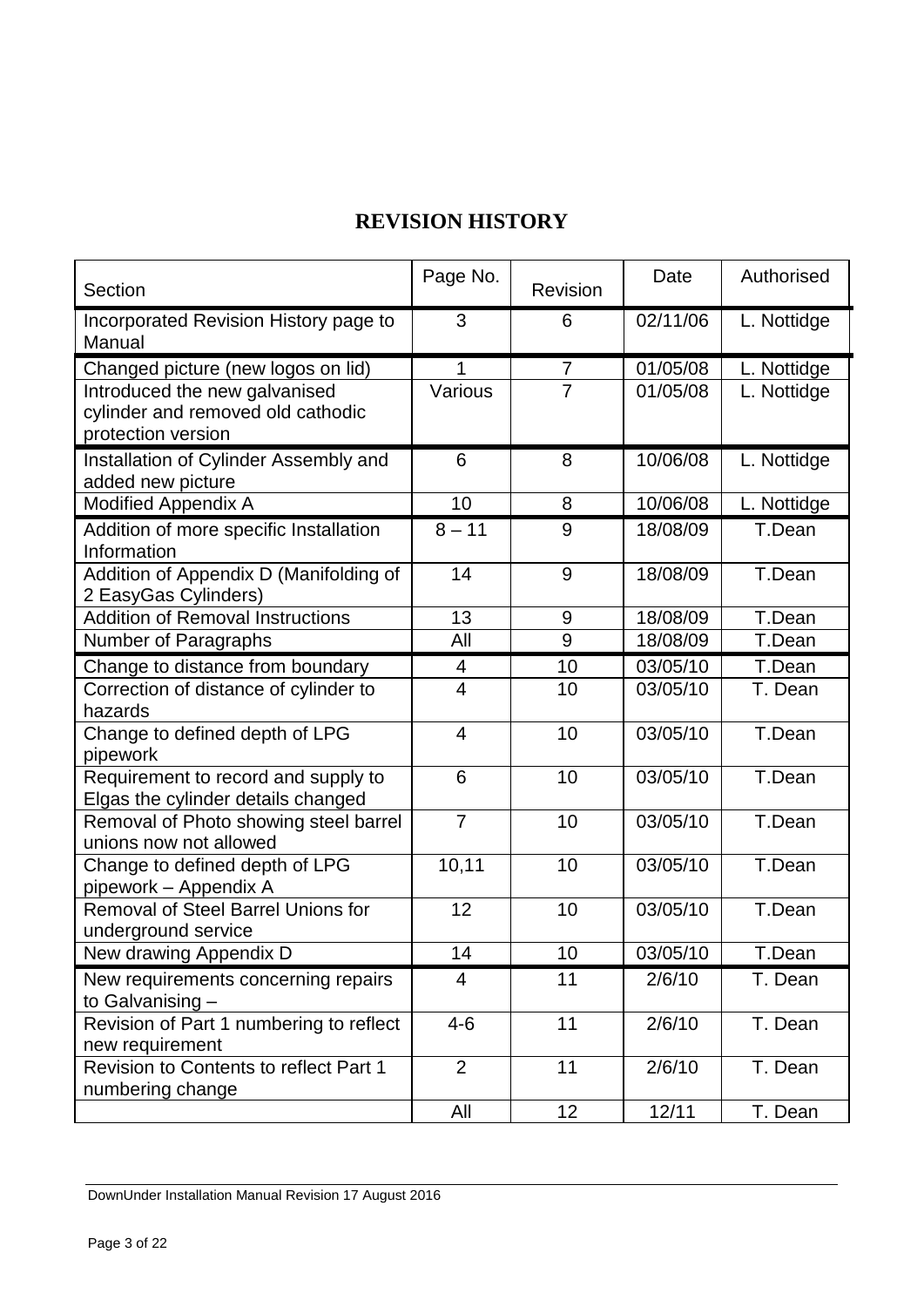| Revisions to reflect New Zealand<br>legislation                                                                   | All       | 13 | 5/13 | Α.<br>Mountfort/R.<br>Smith |
|-------------------------------------------------------------------------------------------------------------------|-----------|----|------|-----------------------------|
| Revisions to amend post trial<br>installations - insulation, compliance<br>plates, protective concrete amendments | 8,9,12,13 | 14 | 1/14 | R. Smith                    |
| Revision by WORKSAFE NZ                                                                                           | All       | 15 | 6/15 | Kim Comben                  |
| <b>Revision by Elgas</b>                                                                                          | All       | 16 | 7/16 | R Smith                     |
| <b>Revision by Worksafe</b>                                                                                       | 1.2:2.2   | 17 | 8/16 | Kim Comben                  |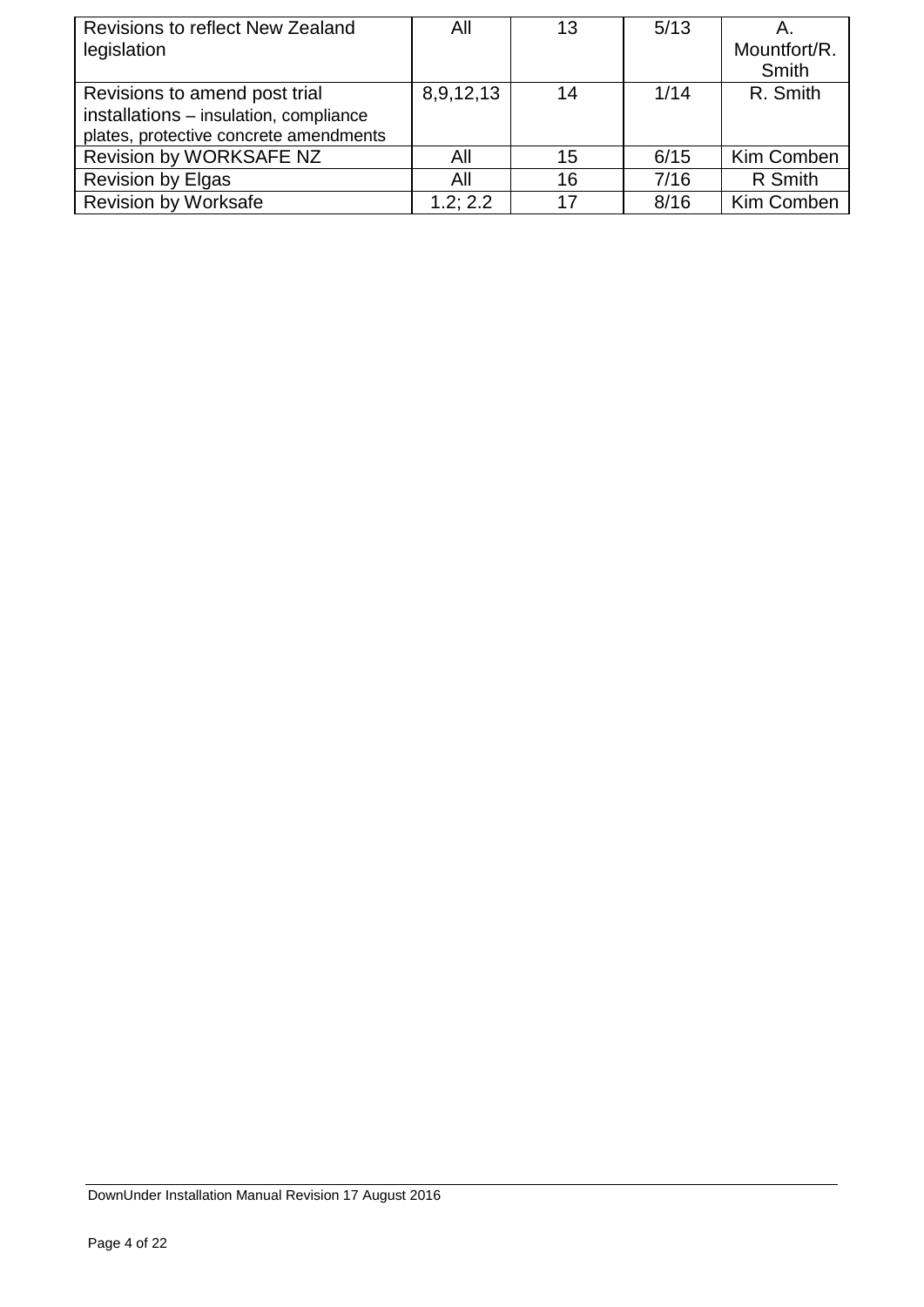## **1. Installation Stage 1**

# **1.1 Cylinder Coating Inspection**

Before commencing activities on-site to excavate and prepare the installation, the Cylinder should be examined for damage to the galvanised coating: all chips, scuffs, scrapes and rust spots shall have appropriate repairs made. The repairs should be completed at the beginning of the installation so as to give the repaired coating the opportunity to dry before being placed underground.

Any damage to the coating shall be repaired with a cold galvanising paint: Jotun Galvanite is specified. Installers are required to have this paint and correct preparation and application materials available for use at every installation.

Any damage to the cylinder's galvanised coating, whether on its neck ring, foot ring or body, is to be prepared and then repaired:

1: Prepare damaged area to AS1627.2 (Metal Finishing – Preparation and pre-treatment of surfaces) Class 3 with a wire brush

**Description**: describes methods for hand tool and power tool cleaning of steel substrates before application of paints and related products. It applies both to new steelwork and to steel surfaces that have been coated previously and that show areas of breakdown requiring maintenance painting. it describes the equipment to be used and the procedure to be followed. This standard is identical with and has been reproduced from ISO 8504-3:1993.

- 2: Degrease the area
- 3: Apply 2 coats of Galvanite epoxy rich zinc primer to 125-150 µm dry film thickness
- 4: Allow at least 2 hours between coats
- 4: Observe good painting practice with respect to weather and application conditions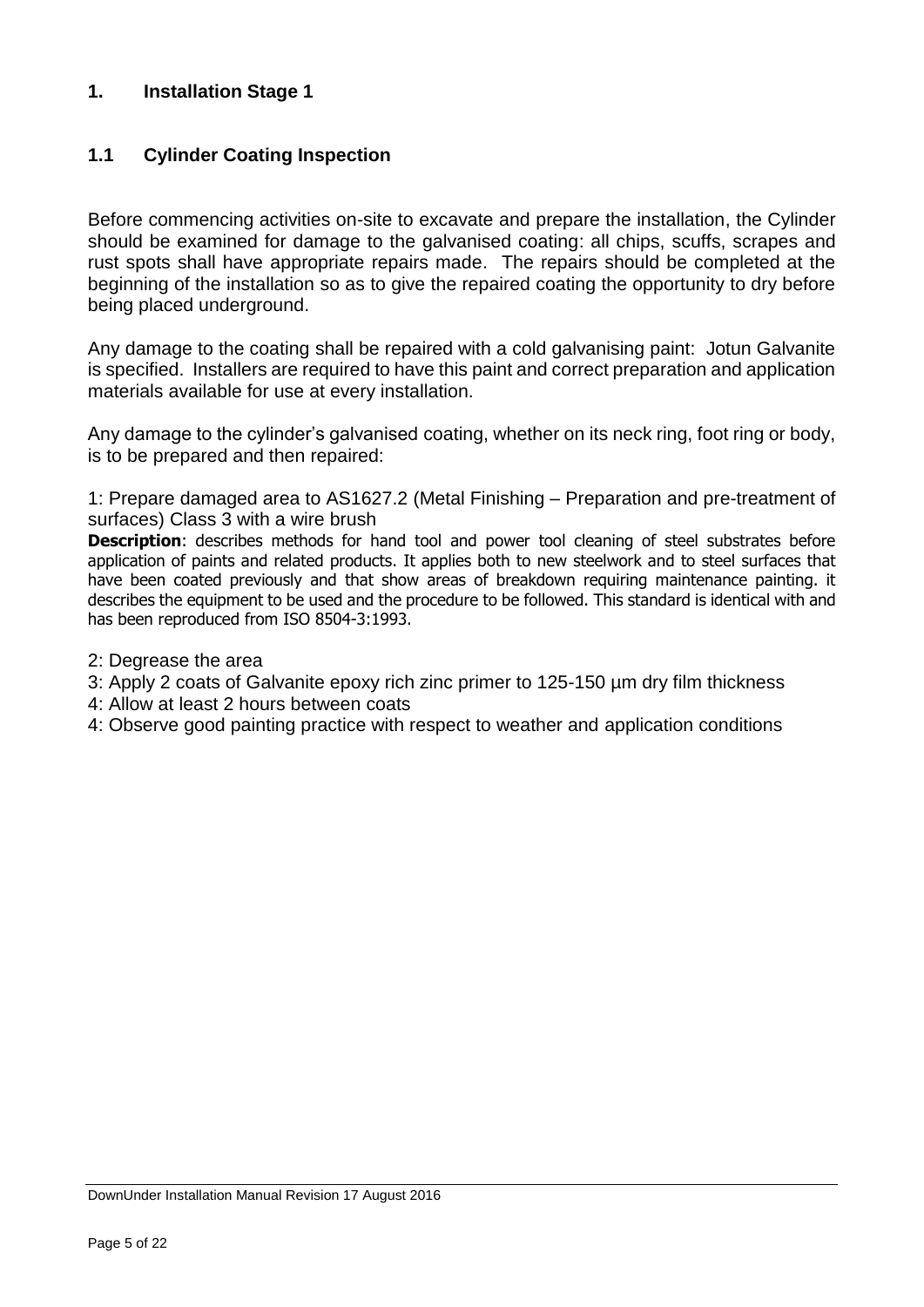# **1.2.1.1 Single Cylinder Installations**

The cylinder should be located in a position so that:

- a. it complies with the Gas Installation Code (ANZS5601),
- b. it is placed in a position at least 1.5m (1500mm) from property boundaries,
- c. it can be accessed for insitu type filling by tanker truck and,
- d. The requirements of appendix C need to be applied. The defined zones must not extend beyond the property boundary.

The cylinder is supplied with an AFL valve (Automatic Fill Limiter) so the minimum requirement for the hazardous zone is 1.5m (1500mm), however there are situations where a smaller clearance can be obtained but you should first refer to a Test Certifier for advice on the requirements. The same applies for multiple cylinder installations.

# **1.2.1.2 Multi Cylinder Installations.**

Any gas installation that exceeds 100kg needs to comply with the requirements of Schedule 10 of the Hazardous Substances (Dangerous Goods and scheduled Toxic Substances Transfer Notice 2004 (Gazette Notice No. 35).

Multiple installations of the Downunder. In addition to 1.2.1.1 a-d:

- a. Per Appendix D, the controlled zone for installations of two or three cylinders increases to 2m (2000mm). The placement of cylinders to a property boundary must be at least 2m (2000mm).
- b. Per Appendix C, the hazardous zone is still 1.5m (1500mm) but due to (a) cylinder installations should be increased to match the controlled clearances regulation.
- c. The installation exceeds 100kg and therefore a Test Certificate is required. Contact either the supplier or refer to the EPA website for a list of Test Certifiers.
- d. Additional hazardous signage is required if the amount of gas at the location exceeds 250kg
- e. The defined zones must not extend beyond the property boundary.

# **1.2.1.3 General installation requirements**

- a. The cylinder canister(s) shall be positioned such that there is no possibility of surface or ground water to accumulate in the near vicinity of the installation.
- b. The underground system is not designed to support cars or regular pedestrian traffic; it must not be positioned where it will be subject to loading of the lid.

DownUnder Installation Manual Revision 17 August 2016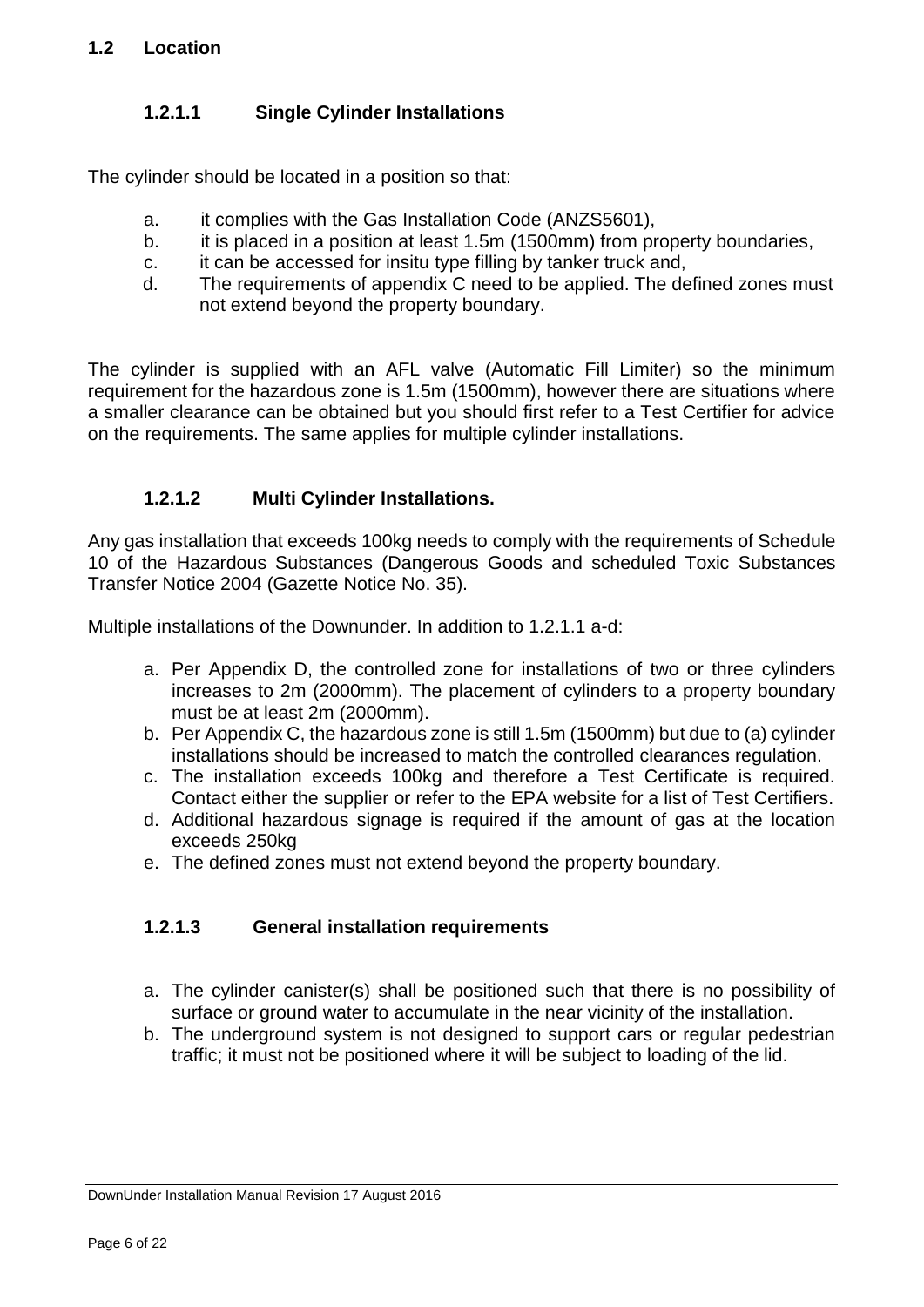# **1.2.2 Specific Considerations - Single Cylinder Installations**

Generally the location for the cylinder is chosen with consideration for the overall terrain and cylinders are not installed in depressions or locations which are not well drained or are subject to inundations.

Since the top of the canister lid is installed at ground level. The pipework penetrations are therefore by necessity less than 450 mm below ground level. The installation instructions require either the installation of a precast concrete block or toby over any pipes that are less than 450 mm below ground or for the pipes to be turned downward immediately after penetrating the canister. Refer to Appendix A drawing "**Cylinder installation showing concrete block to protect LPG outlet pipes**". Backfilling of trenches associated with the pipework is undertaken to the ANZS 5601 Gasfitters Code and any leak which may occur is no more likely to follow the pipe/trench line than any other installation. All fittings used including the isolation fittings are approved for gas-use in New Zealand.

Three holes must be drilled into the underside of the top of the lid so that in the event of a gas leak through regulator failure or some other fitting, there is a way for the vapour to escape in a safe manner. These holes are to be drilled into the plastic, one of 15mm in the centre of the underside of the lid within the sealed area, and two opposing of 10mm, into the underside of the external section of the lid, i.e. outside of the sealed area. Please refer to diagram on page 16.

# **1.3 Manifolding Instructions**

If there is a requirement to install 2 EasyGas cylinders manifolded together to support the gas vaporisation needs of an installation the cylinders shall be positioned and connected as per Appendix E *Manifolding of 2 EasyGas Cylinders.*

# **1.4 Excavation**

Excavate a hole 800 diameter x 1500 deep approximately refer Appendix A for a detailed drawing. Ensure the base is level and compacted. The canister top needs to be flush with the finished ground level.

*Note: this excavation is deemed to be a confined space and all necessary precautions as per local regulations shall be taken to work within the excavation*.

# **1.5 Concrete Anchor**

It is expected that the canister remain empty until the cylinder is placed inside. The bottom section of the plastic canister shall be held onto the ground by external concrete ballast to overcome the upward buoyancy forces experienced when it is installed, especially in a high water table area.

Lower the canister base assembly in the excavation. Pour concrete mix around the canister bottom to secure as an anchor. Ensure that the canister assembly is kept in a vertical and true position at all times.

DownUnder Installation Manual Revision 17 August 2016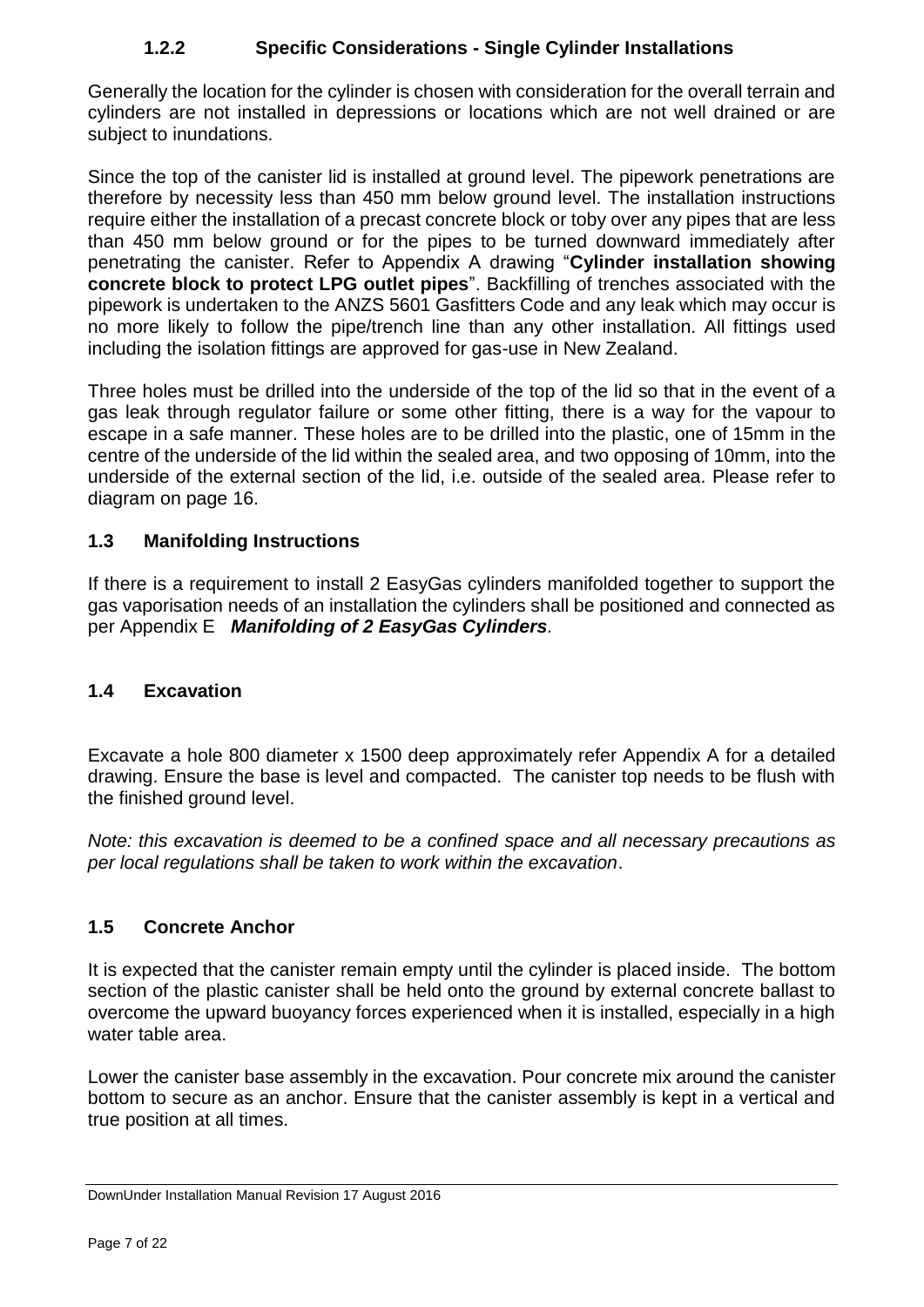It is recommended a minimum 0.14 cubic metres of concrete anchor is required to keep the base, in clay soil. This is equivalent to approximately 15 x 20 kg dry pre-mix concrete bags. Installation in sandy soils may need additional anchorage i.e. More concrete mix. Please contact Elgas Technical for advice.

Backfill the remaining voids up to the top section of bottom section of the canister (bolts going into brass inserts formed into product) with crushed soil or sand to ensure that the canister walls are not damaged. The remaining gap to the finished ground level may be filled but will need to be removed during cylinder installation.



DownUnder Installation Manual Revision 17 August 2016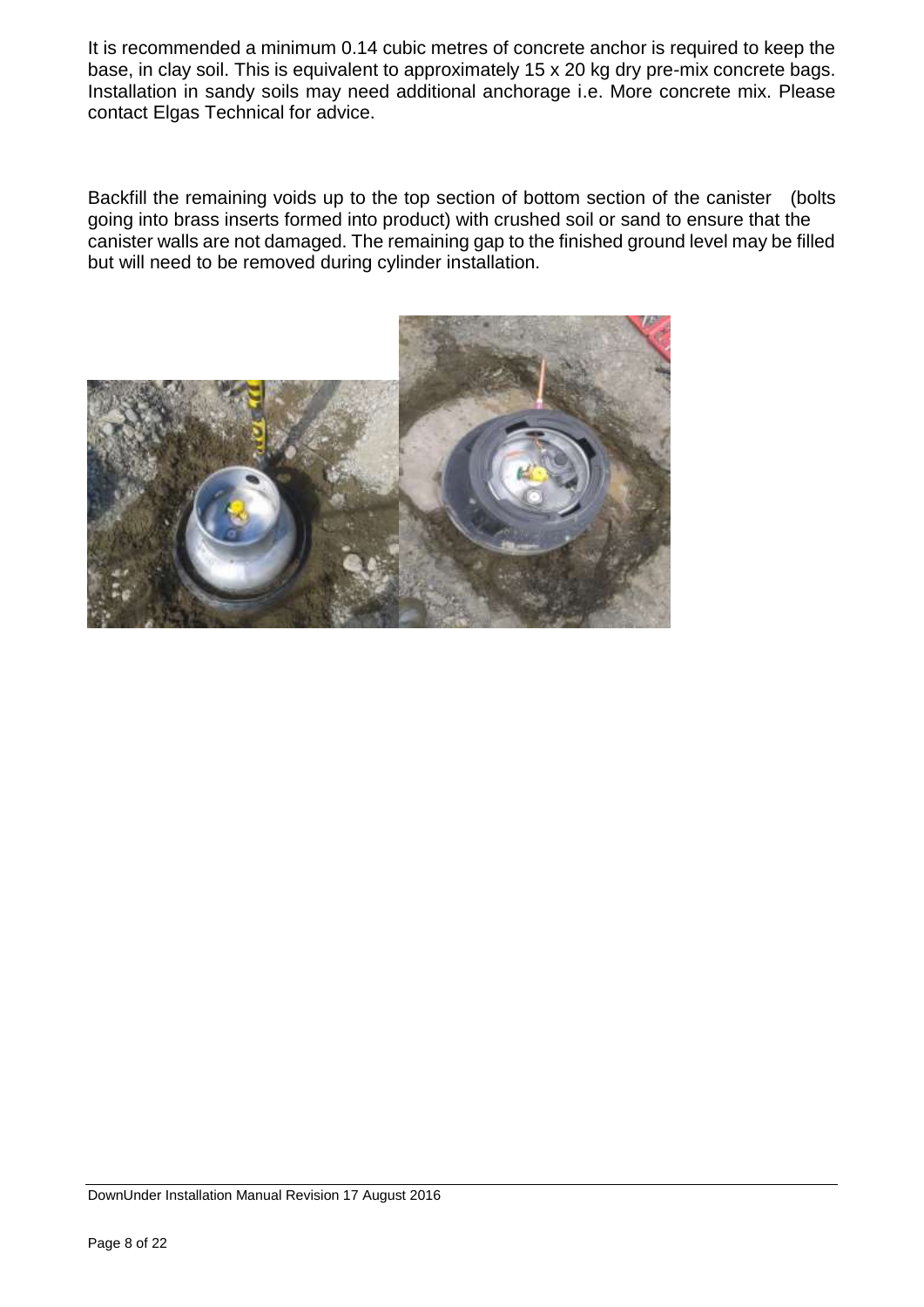## **2. Installation Stage 2**

## **2.1 Installation of Cylinder Assembly**

Excavate and or hand dig dirt cover around the canister lid to expose the 6 off 6mm bolts going into brass inserts formed into product.

Remove Lid and canister top. Inspect the pit to ensure that it is clean from any water, debris etc.

Obtain and **write down** cylinder details: serial number, water capacity and other stamped details. This information must be supplied to Elgas before the cylinder can be filled.

Lower 90kg galvanised cylinder assembly supplied by Elgas. Avoid manual handling of the cylinder, as the tare weight of the cylinder assembly is approximately 75 kg. Avoid any debris or water entering the gap between the cylinder and the canister.

Fill the void between the plastic canister and the cylinder with clean washed builder's sand no greater than 2.5mm mesh, up to the top of the canister (make sure that no organic material is mixed with the sand).

Place canister top back to the base and secure it with 6 off 6-mm stainless steel bolts insuring sealant is placed between the base and collar and externally coated with "Denso Tape" (TM) See Section 2.2 Diagrams with lid assembly.

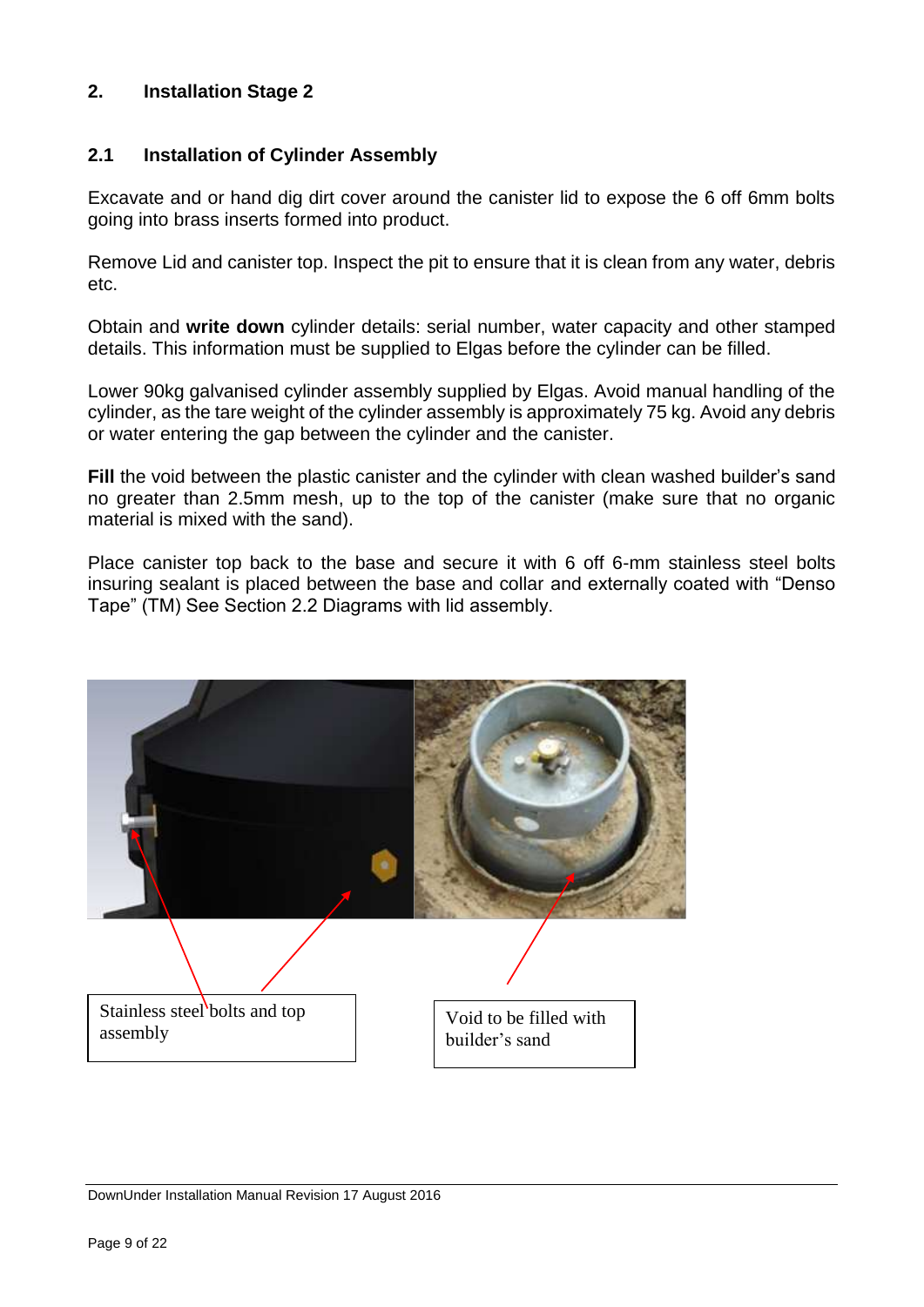# **2.2 Connections to Gas Supply**

The Cylinder is now ready for gas piping connections. All entries and exits for piping through the canister top shall be watertight as far as practicable. Draw the gas supply line through the opening on the cylinder valve protection ring. Connect the gas supply line onto the regulator with appropriate fittings, as specified in AS/NZ5601.

Mark the gas connection outlet on the canister top and drill hole to suit the supply line to the building, coinciding with the one of the two openings in the cylinder valve protection ring (VPR).

Connect copper pipe (pigtail) from the outlet valve to the regulator. Regulator must be supplied by the fitter and be appropriately rated for the household load. The variety of Regulator is the responsibility of the Gas Fitter. This may be a dual stage or single stage regulator depending on requirements.

## **Note: As the cylinder is galvanised, copper fitting lines shall be fitted with an insulating kit inside the cylinder VPR to maintain electrical isolation.**

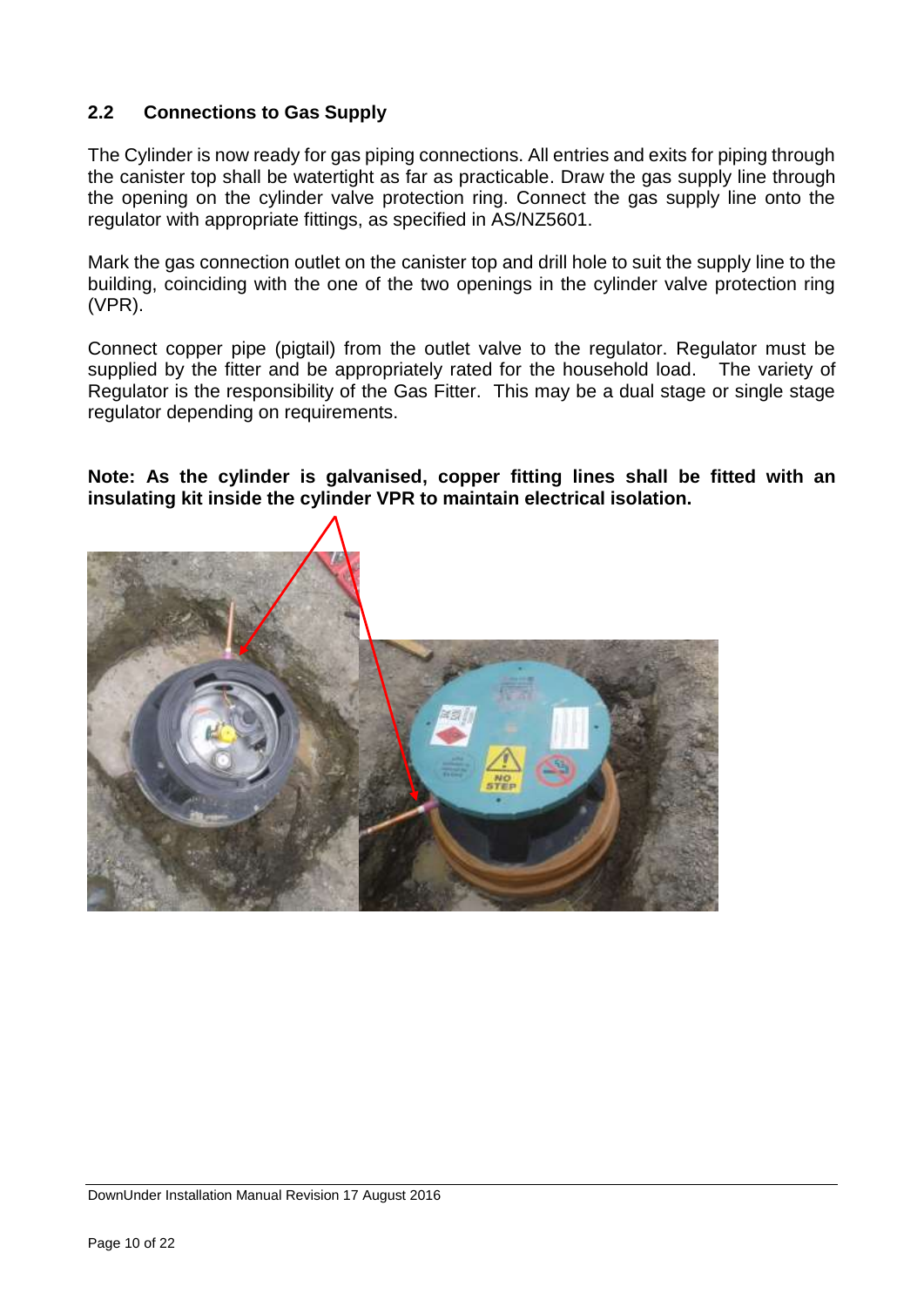



# **3. Compliance Plates**

As per New Zealand HSNO COP 50, the person responsible for carrying out of gas-fitting works on a qualifying gas installation must attach a Compliance Plate to the installation after the work is carried out.

For all Easygas DownUnder installations over 100kg, the first installation will require a Location Test Certificate. For multiple installations exceeding 300kg the LTC will need to be maintained on an Annual basis.

For installations between 100kg and 300kg (2-3 cylinders) a Compliance Validation Inspection may be carried out in accordance with HSNO COP50, the Compliance Plate **must be attached** to the internal face of the cylinder's Valve Protection Ring, using high strength industrial adhesive (commonly known as liquid nails).

# **4. Signage and Warning Labels on Access Lid**

It is imperative that householders and general public are fully aware of the potential hazards in storage of LPG cylinder. Suitable warning labels are fixed onto the lid. For sites exceeding 250kg the Location requirements for signage will be in addition to those on the lid. See Elgas Technical for signs

# **5. Concrete Protection around Lid**

To prevent mechanical or electrical equipment (Lawn mowers, trimmers and others) from damaging the plastic lid and from getting too close to the LPG equipment, a concrete protection collar around the lid may be desirable, but is not essential.

If considered desirable, a precast concrete collar of 50 x 700 mm is recommended around the canister top opening.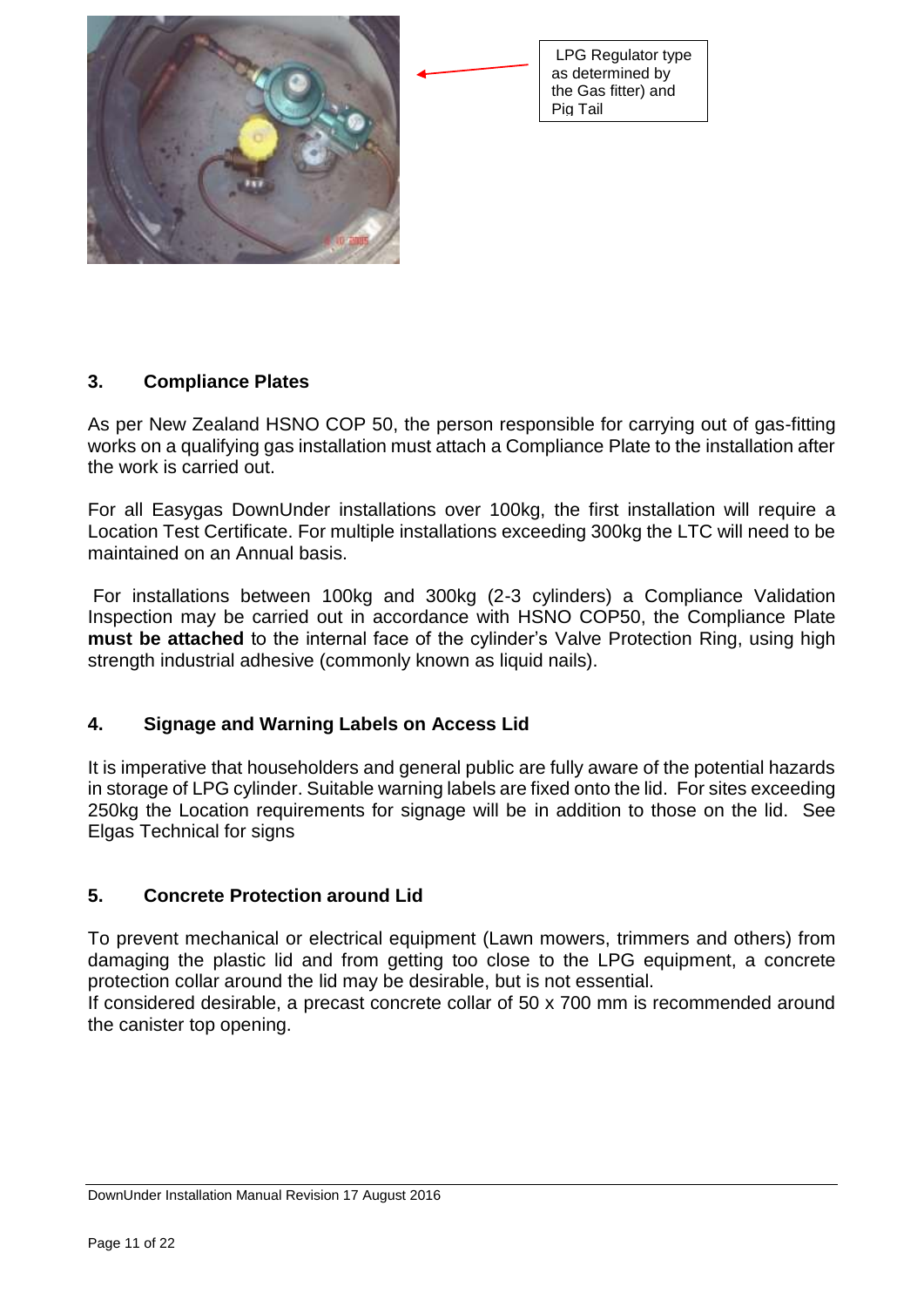# **6. Filling of Cylinder**

Tanker drivers fill the cylinders in accordance with the Procedures for the Filling of Elgas Easygas DownUnder Cylinders and in accordance with the NZLPGA Code of Practice – In Situ Filling of LPG Cylinders. HSNO COP 38

# **7. Warning**

**This product contains LPG for household and commercial use. LPG is flammable and hazardous. Uncontrolled escape of LP Gas can lead to serious fire and explosions causing property damage, personal injury from burns and frostbite, and death.** 

**Elgas Easygas Cylinders shall be installed, maintained and filled by qualified persons trained and experienced in the use of LPG.**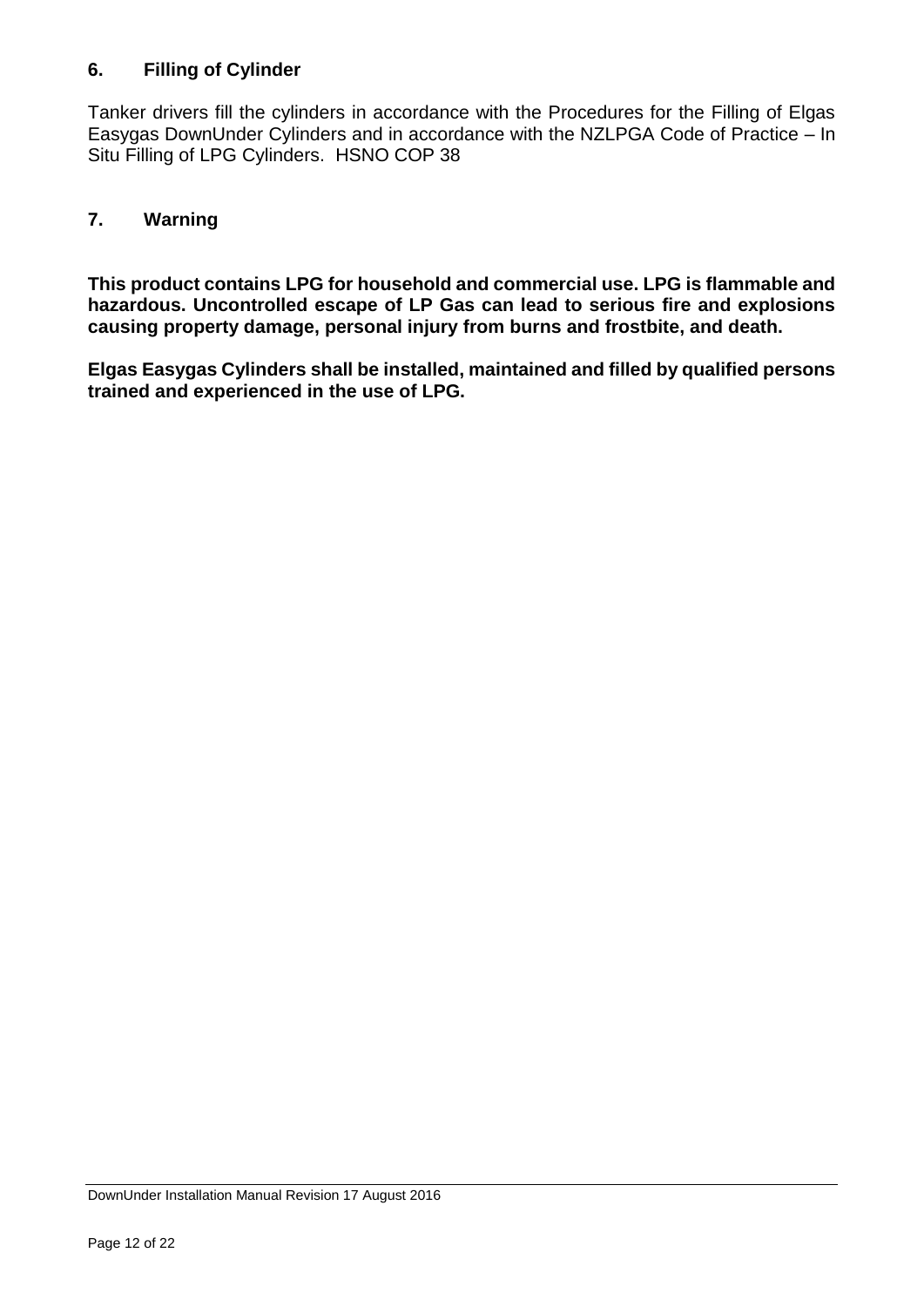# **8. REMOVAL INSTRUCTIONS**

At the end of the life of the installation, or for purposes of testing and maintenance, it will be necessary to remove the Downunder cylinder.

The requirement is to remove the lip and neck ring by excavating sufficient surrounding earth from the cylinder sleeve. It is not possible to remove the lower canister and concrete block without considerable mechanical excavation, so the canister will remain in place.

To remove the cylinder first close the isolation valve. Then all pipework should be removed from within the canister and the cylinder valve closed and plugged. It is not possible to remove the LPG from the cylinder as the cylinder is not fitted with a drain valve, therefore if possible the cylinder should be allowed to empty through normal use.

A garden hose should then be placed between the cylinder and canister and turned on – this will cause the cylinder to float and rise out of the canister.

Care should be taken during this operation as the cylinder may suddenly rise if it "hangs-up" and suddenly releases.

Guide the cylinder up and out, eventually standing and transporting it standing up as it will still have LPG vapour and perhaps some liquid in it.

If it is to be refitted, the lower canister will have to be emptied of the remaining sand and water mixture – to be clean and dry prior to refit to allow the replaced cylinder to be reinstated as per these instructions.

If the installation is to be abandoned the hole MUST be filled with suitable soil or hard fill mixture as soon as possible to eliminate the possibility of personnel injury due to the large hole. Fill material should be of good quality and stamped into place as appropriate, a slight mound should be left for later settling of the material.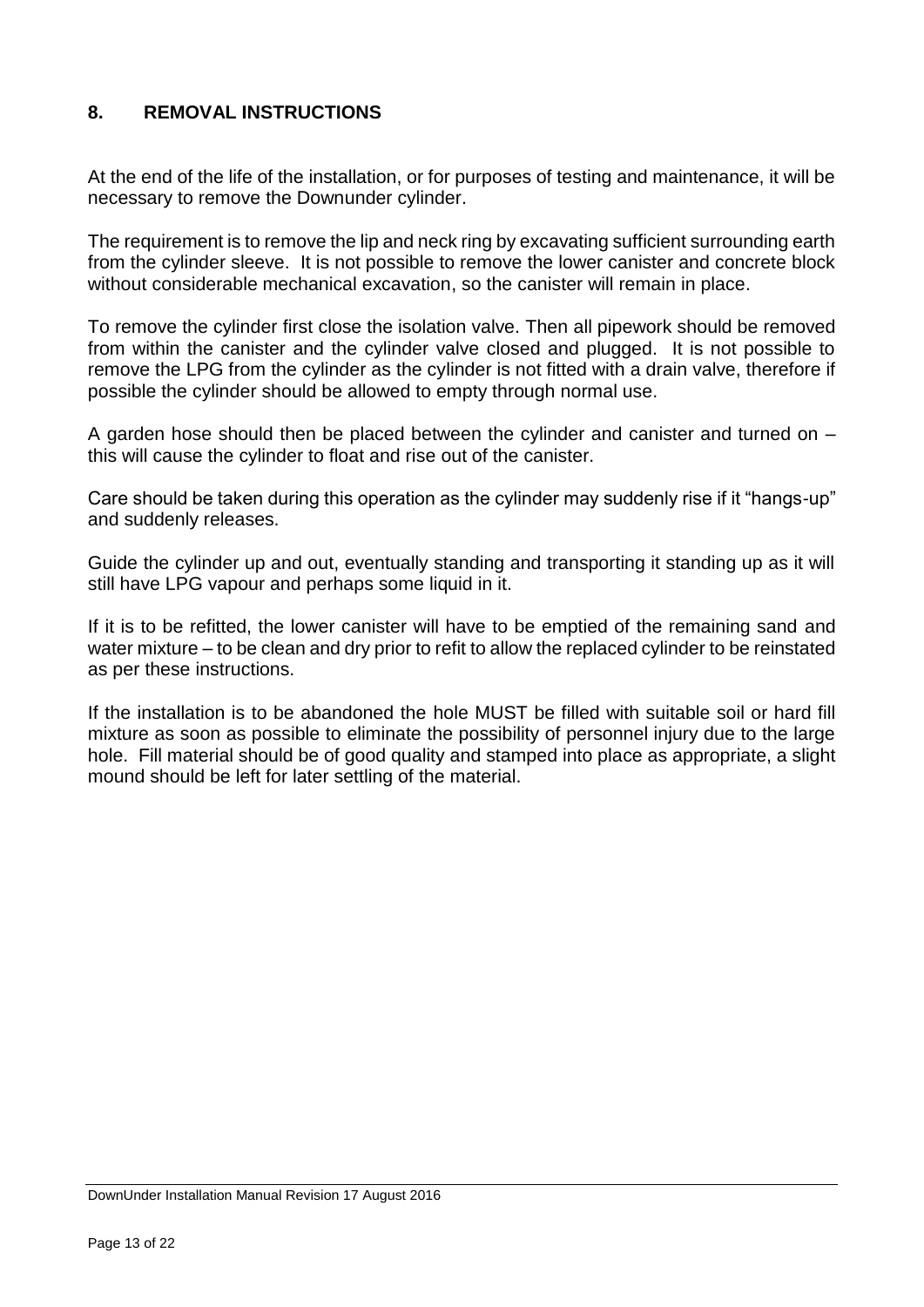# **Appendix A**

# **Canister and Cylinder Installation Details**



Cylinder installation showing concrete block or alternatives to protect LPG outlet pipes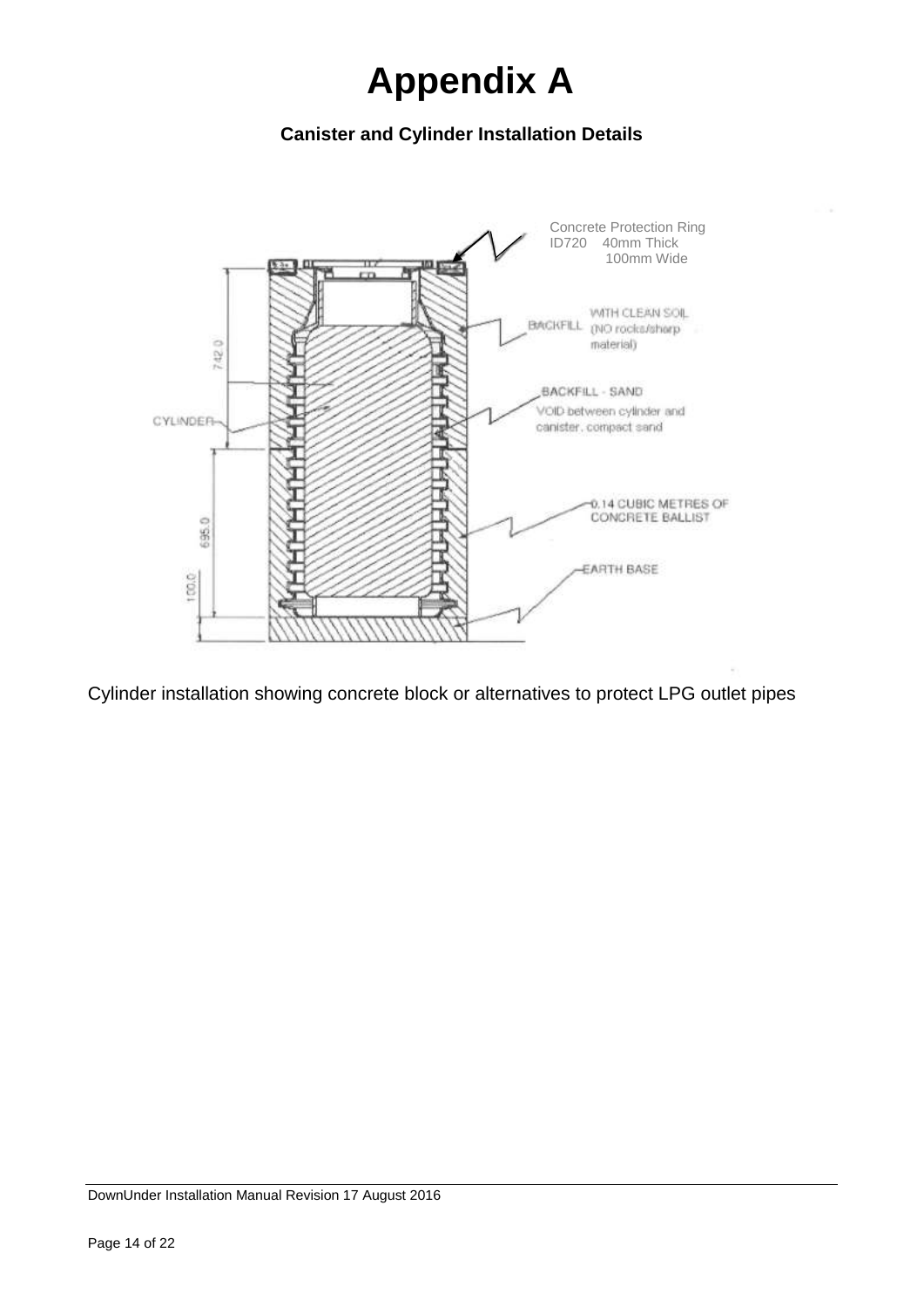

**\*Concrete block may be replaced by a polypropylene plate available with the installation kit from Vapour Gas Services.** 

Cylinder Installation showing detail of 'pipe away' of Regulator Vent Suitable terminal locations could include the frame of the house being serviced or a post in a protected location slightly away from the Cylinder. This process can also be amended by the drilling of suitable holes in the lid of the canister as illustrated. If chosen, this option removes the need to install regulator vent pipe.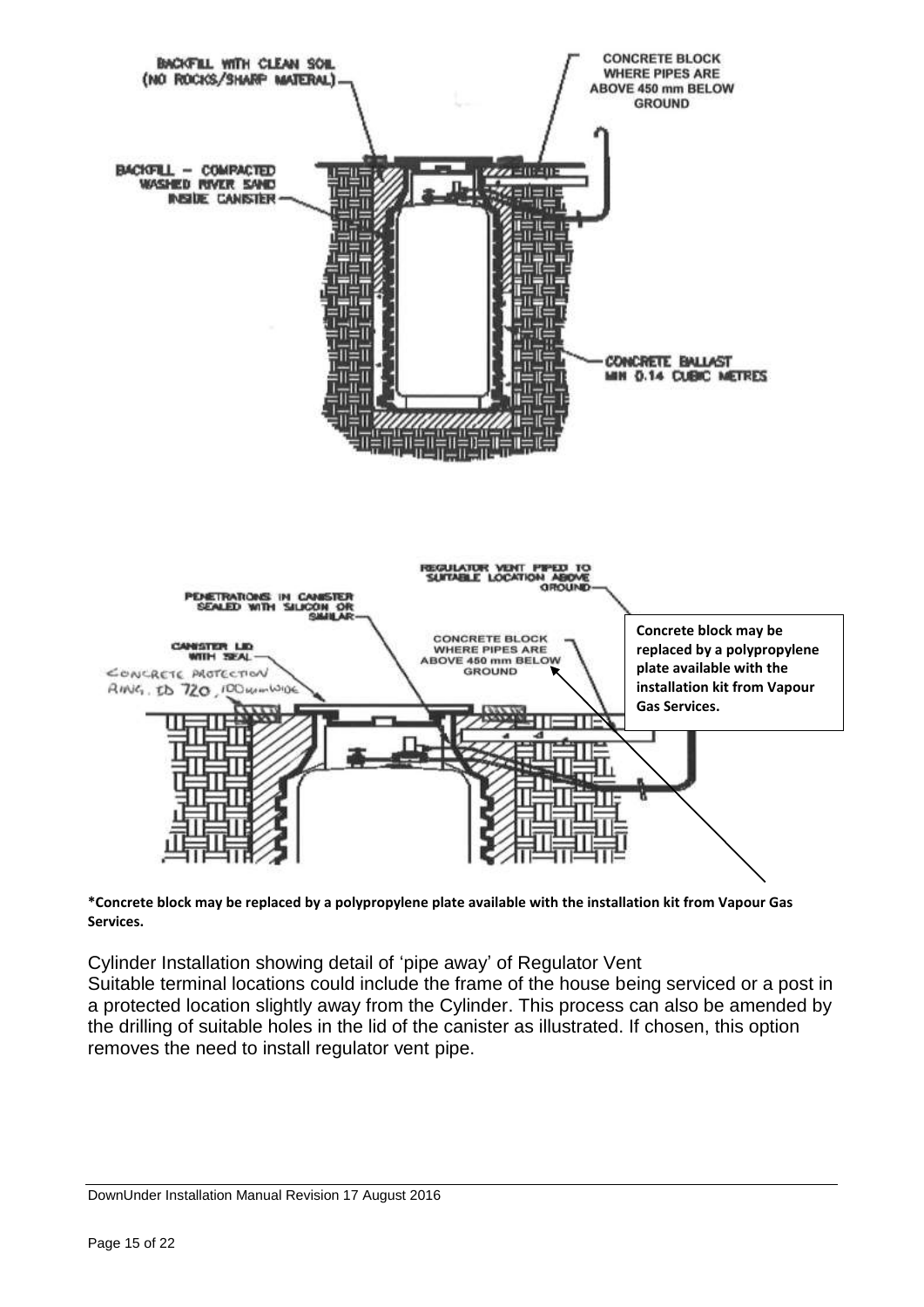

Ventilation holes. Note that four of the holes in the outer ring are factory drilled. The larger inner hole and the two larger outer holes are an addition, allowing ventilation of the upper cylinder cavity with no chance of water ingress



Installation position of Cylinders with respect to buildings With verandahs or overhanging construction

**BUILDING** 

DownUnder Installation Manual Revision 17 August 2016

Layout Plan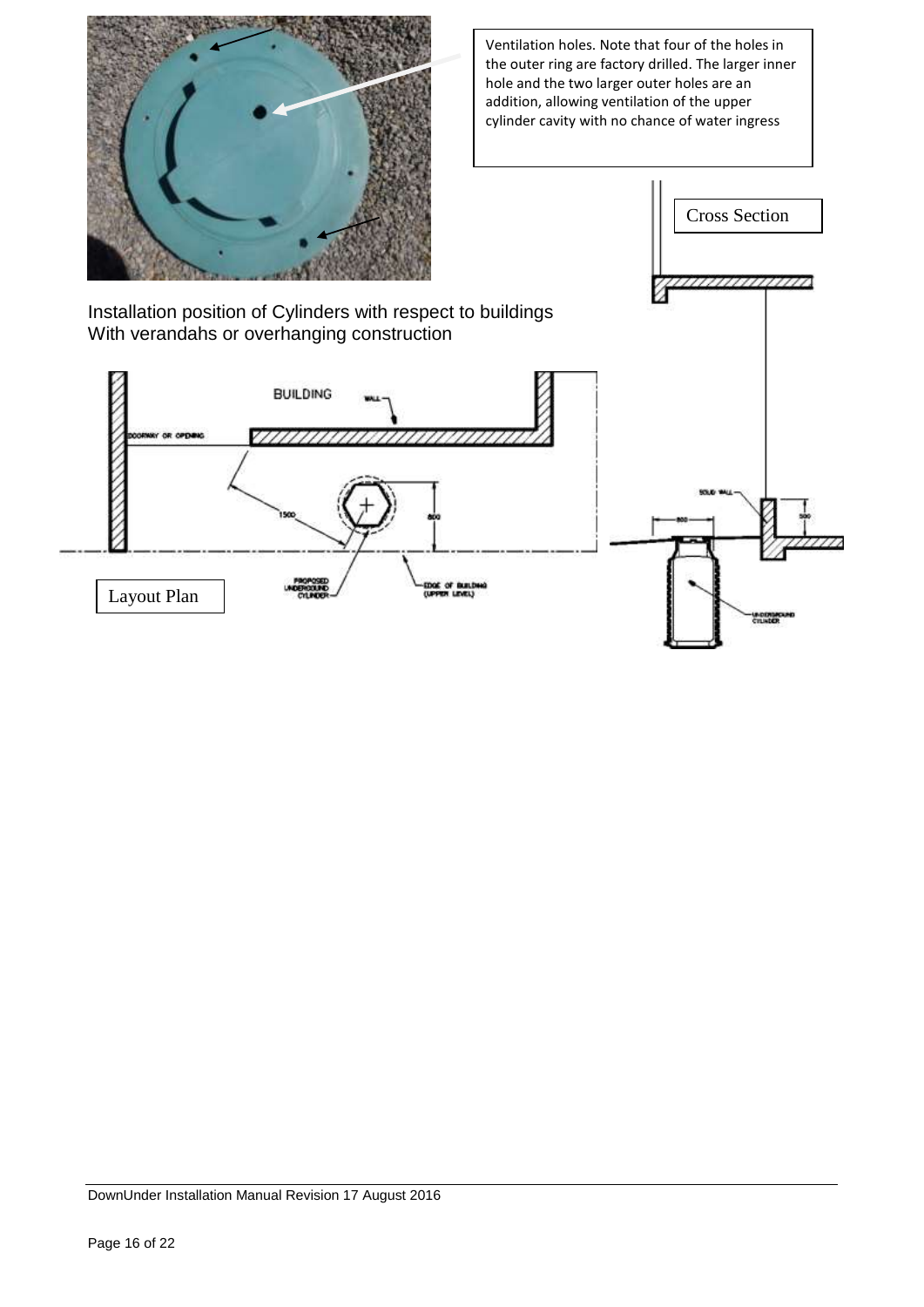# **Appendix B**

# **INSULATING KITS FOR LPGas PIPELINES**

## 1. **Copper pipe with nylon socket as insulation**



DownUnder Installation Manual Revision 17 August 2016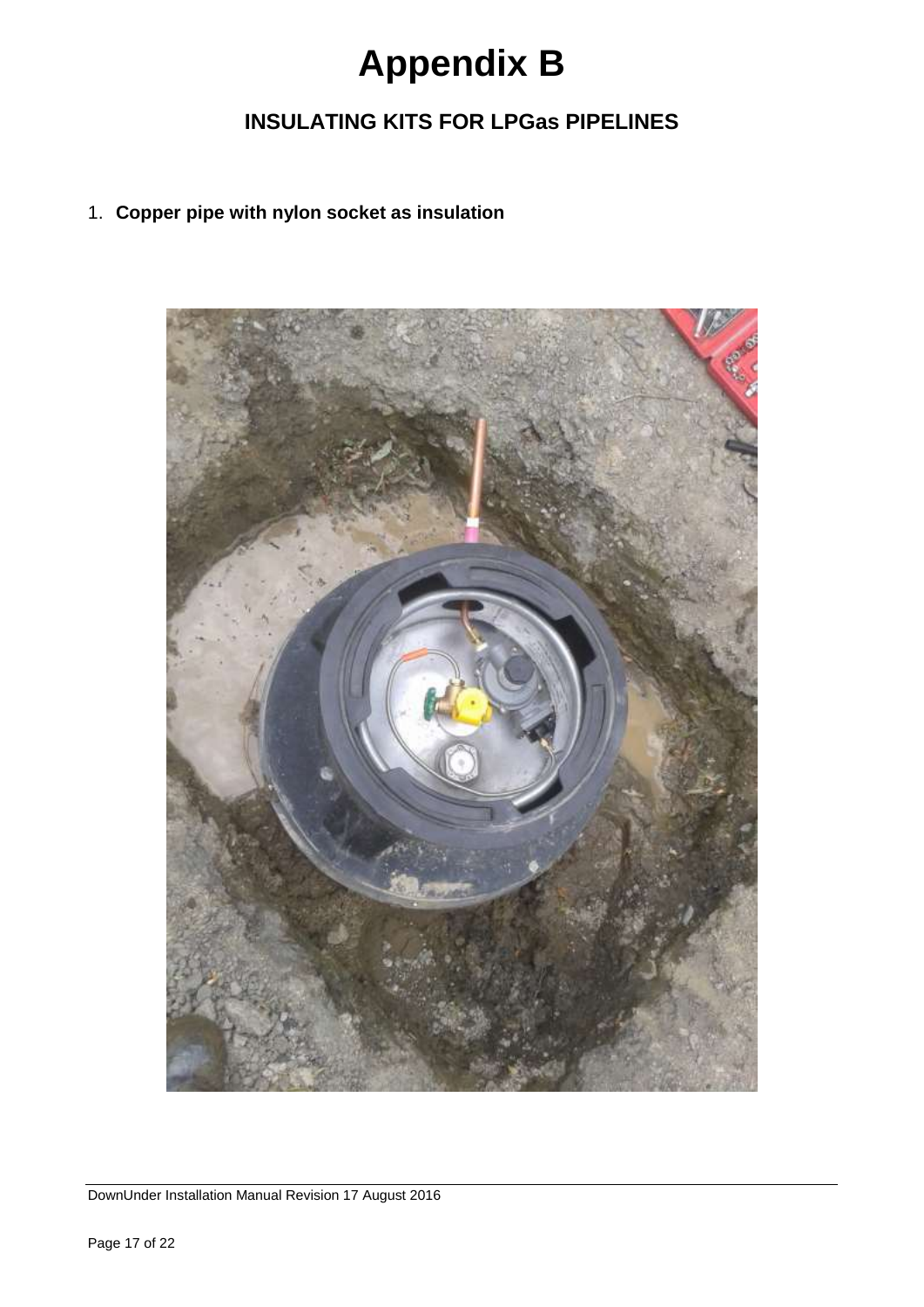# **Appendix C**

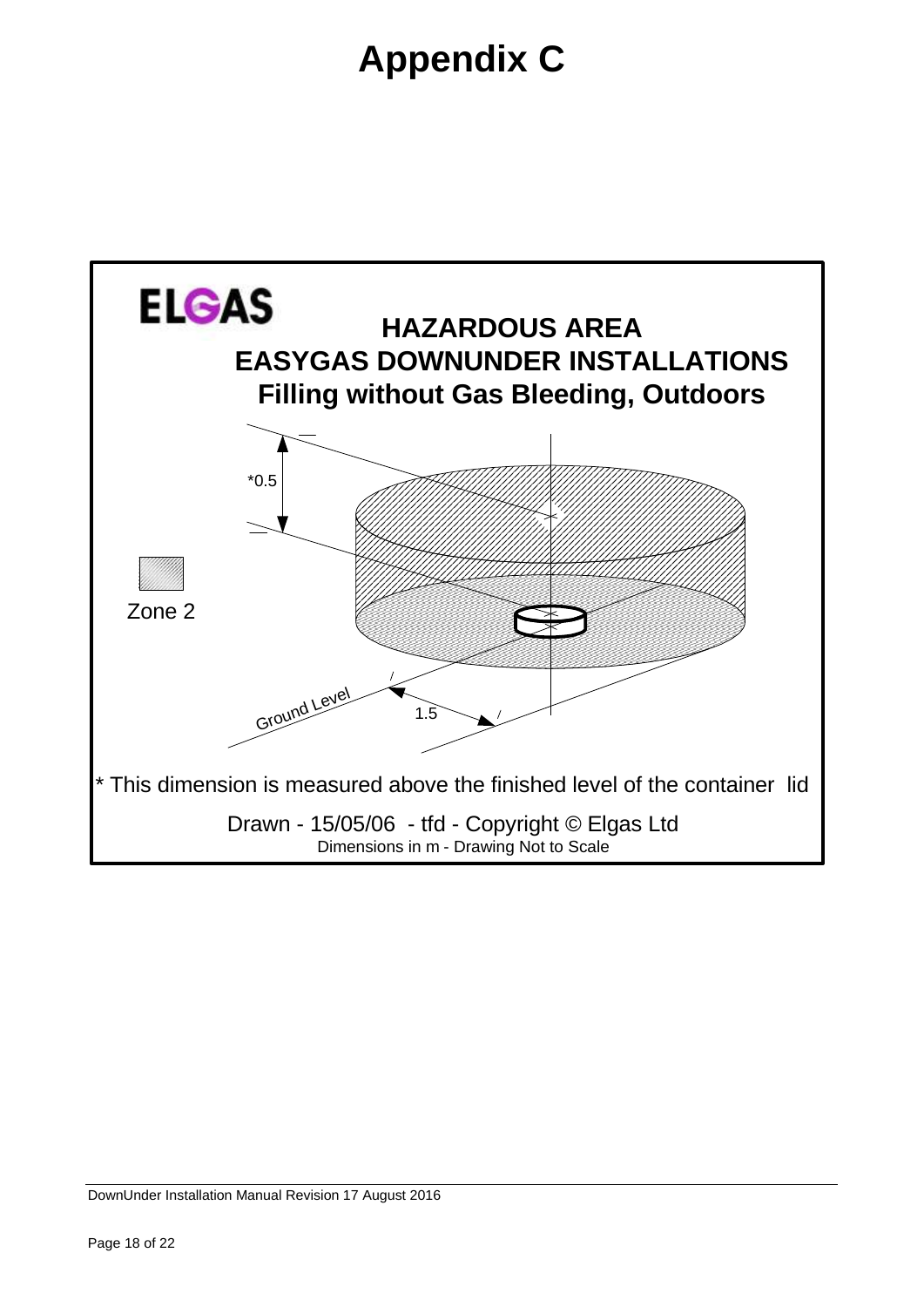# **Appendix D**

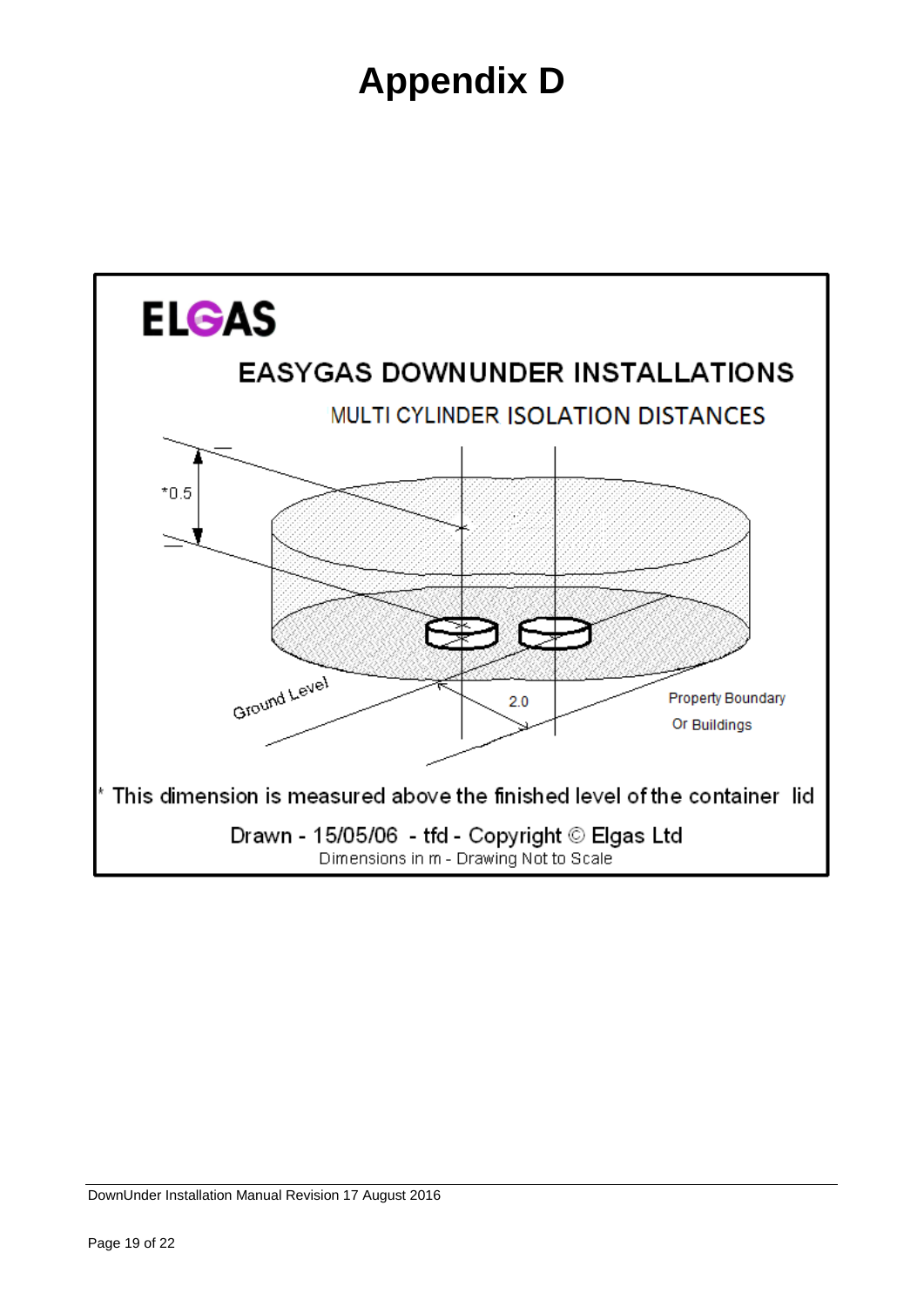# **Appendix E**

**Manifolding of 2 EasyGas Cylinders**

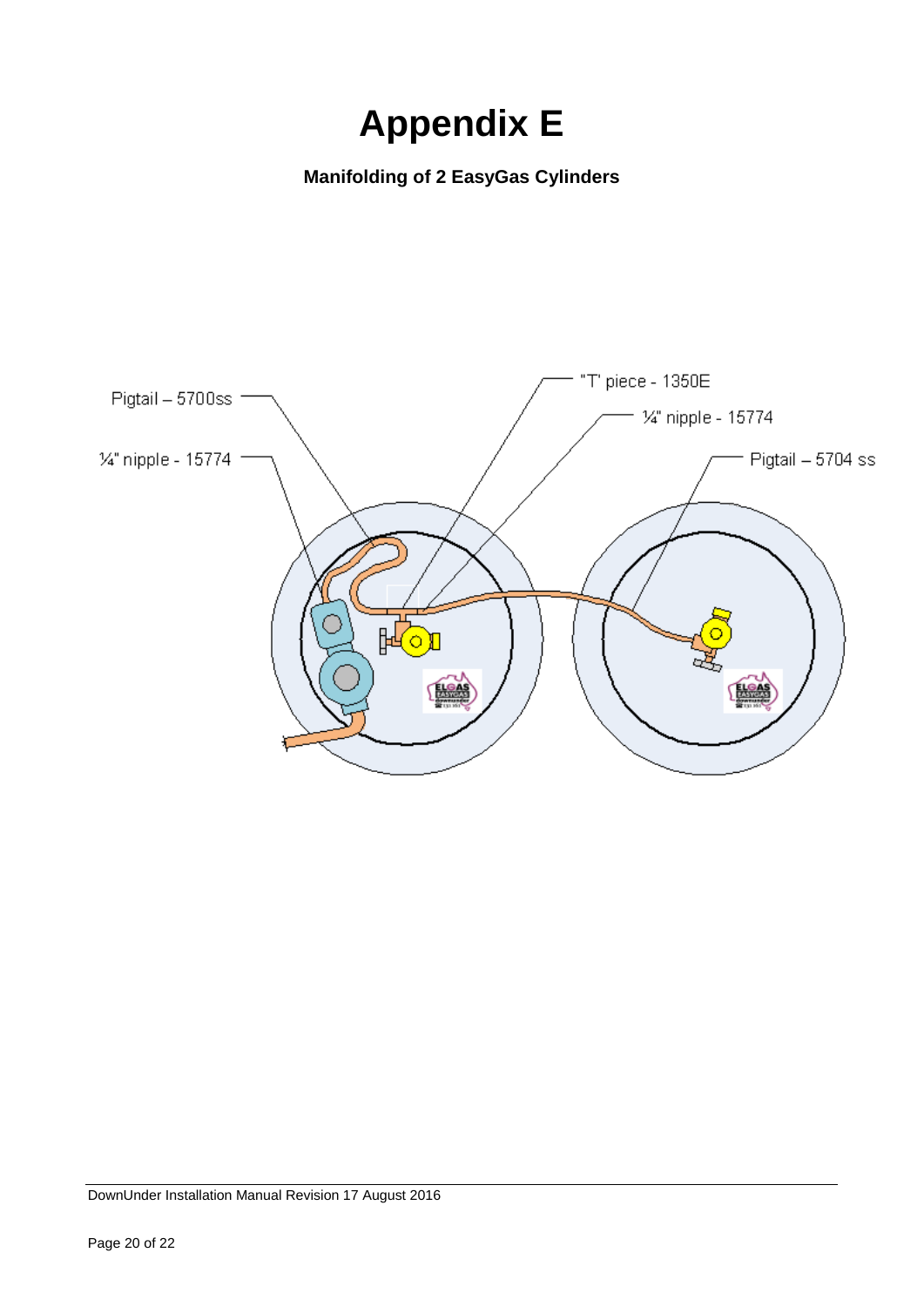# **Appendix F**

#### **Jotun Galvanite Specifications**

# **Technical Data Galvanite**

### **Product description**

Galvanite is a single pack, zinc-rich primer for repair of damaged or degraded galvanized surfaces or as a zinc primer for properly prepared steel surfaces.

### **Recommended use**

General purpose primer for repair of welding or other damage to galvanized surfaces. May also be used as a zinc-rich primer for steel surfaces.

## **Film thickness and spreading rate**

**Minimum Maximum Typical Film thickness, dry (μm)** 30 75 40 **Film thickness, wet (μm)** 55 135 70 **Theoretical spreading rate (m²/l)** 18,3 7,3 13,8

### **Physical properties**

**Colour** Light metallic grey. Weathers to a galvanized appearance **Solids (vol %)\***  $55 \pm 2$ **Flash point** 25ºC ± 2 (Setaflash) **Abrasion resistance** Good **Chemical resistance** Good **Flexibility** Good \*Measured according to ISO 3233:1998 (E)

### **Surface preparation**

All surfaces should be clean, dry and free from contamination. The surface should be assessed and treated in accordance with ISO 8504. **Other surfaces** The coating may be used on other substrates. Please contact your local Jotun office for more information. Galvanite Page 2 of 3

## **Condition during application**

The temperature of the substrate should be minimum 5°C and at least 3°C above the dew point of the air, temperature and relative humidity measured in the vicinity of the substrate. Good ventilation is required in confined areas to ensure correct drying.

# **Application methods**

**Spray** Conventional or airless spray may be used for larger areas. **Brush** Recommended **Roller** Recommended

### **Application data**

**Thinner/Cleaner** Jotun Thinner No. 7 **Guiding data airless spray Pressure at nozzle** 5-10MPa (700-1400 psi) **Nozzle tip** 0.38-0.53 mm(0.015-.021") **Spray angle** 40-80° **Filter** Check to ensure that filters are clean

# **Drying time**

Drying times are generally related to air circulation, temperature, film thickness and number of coats, and will be affected correspondingly. The figures given in the table are typical with:

\* Good ventilation (Outdoor exposure or free circulation of air)

\* Typical film thickness

\* One coat on top of inert substrate

**Substrate temperature 5°C 10°C 23°C 40°C**

DownUnder Installation Manual Revision 17 August 2016